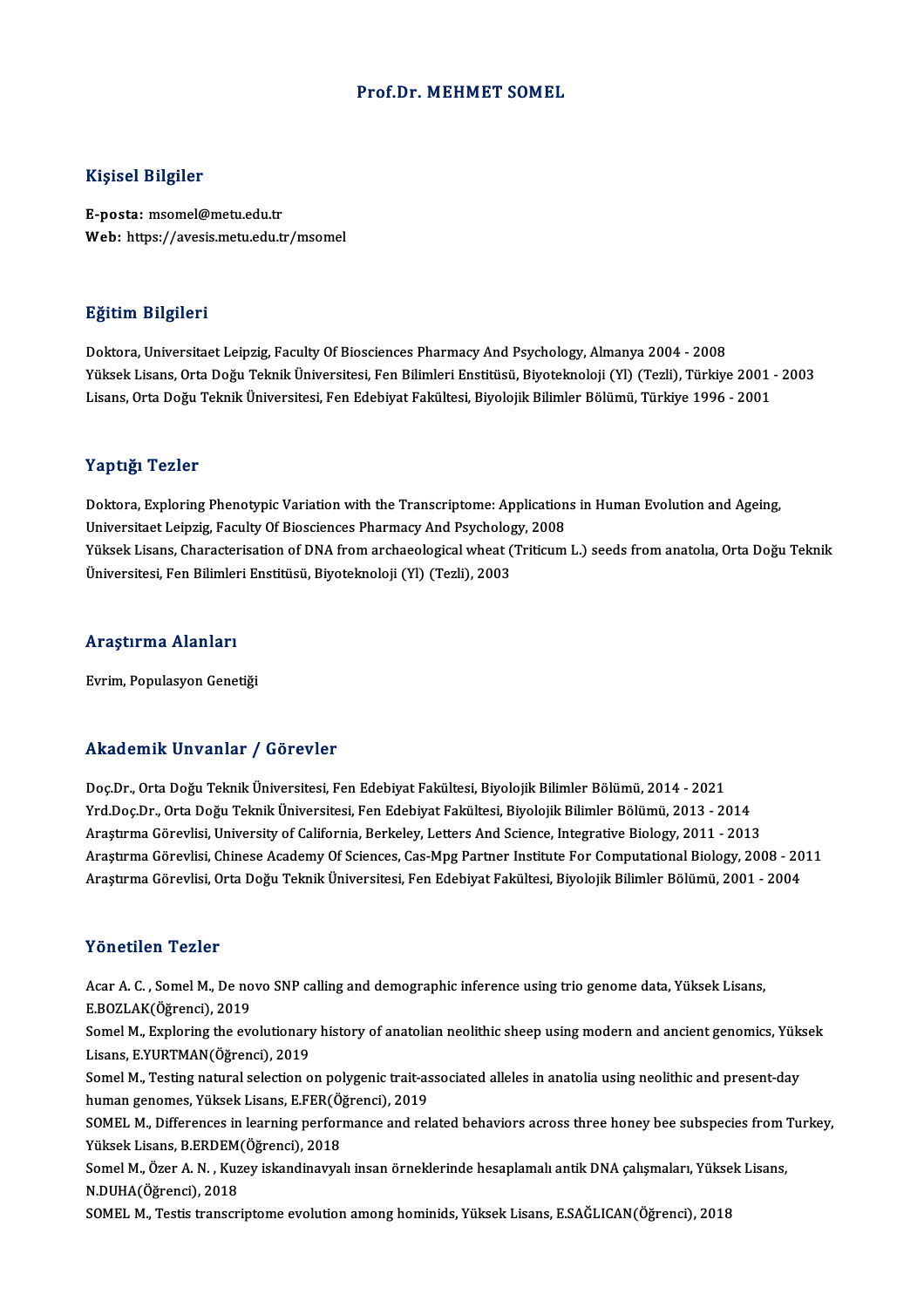SOMEL M., Alzheimer hastalığının gen anlatımı düzeyinde meta analizi., Yüksek Lisans, H.İzgi(Öğrenci), 2017<br>SOMEL M. Context dependent mutation biases in the buman geneme Vüksek Lisans, H.İzgi(Öğrenci), 2017 SOMEL M., Alzheimer hastalığının gen anlatımı düzeyinde meta analizi., Yüksek Lisans, H.İzgi(Öğrenci), 2017<br>SOMEL M., Context dependent mutation biases in the human genome, Yüksek Lisans, A.YETKİN(Öğrenci), 2017<br>SOMEL M., SOMEL M., Alzheimer hastalığının gen anlatımı düzeyinde meta analizi., Yüksek Lisans, H.İzgi(Öğrenci), 2017<br>SOMEL M., Context dependent mutation biases in the human genome, Yüksek Lisans, A.YETKİN(Öğrenci), 201<br>SOMEL M., T SOMEL M., Context dependent mutation biases in the human genome, Yüksek Lisans, A.YETKİN(Öğrenci), 2017<br>SOMEL M., TUNÇBAĞ N., Beyin yaşlanması ve alzheimer hastalığının transkriptomik ağ analizi., Yüksek Lisans,<br>P.Parvizi( SOMEL M., TUNÇBAĞ N., Beyin yaşlanması ve alzheimer hastalığının transkriptomik ağ analizi., Yüksek Lisans,<br>P.Parvizi(Öğrenci), 2017<br>SOMEL M., Genetic relatedness estimation using ancient genomic data, Yüksek Lisans, A.GHA P.Parvizi(Öğrenci), 2017<br>SOMEL M., Genetic relatedness estimation using ancient genomic data, Yüksek Lisans, A.GHALICHI(Öğrenci), 2017<br>SOMEL M., Understanding domestication process of sheep across Central and Western Anato

SOMEL M., Genetic relatedness estimati<br>SOMEL M., Understanding domesticatio<br>Yüksek Lisans, O.ÖZER(Öğrenci), 2017<br>SOMEL M. Meta analysis of Alzbeimer's SOMEL M., Understanding domestication process of sheep across Central and Western Anatolia by using ancient DI<br>Yüksek Lisans, O.ÖZER(Öğrenci), 2017<br>SOMEL M., Meta analysis of Alzheimer's disease at the gene expression leve

Yüksek Lisans, O.ÖZER(Öğrenci), 2017<br>SOMEL M., Meta analysis of Alzheimer's disease at the gene expression level, Yüksek Lisans, H.İZGİ(Öğrenci), 2017<br>TUNCBAĞ N., SOMEL M., Transcriptomic network analysis of brain aging an SOMEL M., Meta analysis of<br>TUNÇBAĞ N., SOMEL M., Tr<br>P.PARVIZI(Öğrenci), 2017<br>SOMEL M. Natable desress TUNÇBAĞ N., SOMEL M., Transcriptomic network analysis of brain aging and Alzheimer's disease, Yüksek Lisans,<br>P.PARVIZI(Öğrenci), 2017<br>SOMEL M., Notable decrease in transcriptome conservation during mammalian aging, Yüksek

P.PAR<br>SOME<br>2016<br>SOME SOMEL M., Notable decrease in transcriptome conservation during mammalian aging, Yüksek Lisans, Z.GÖZDE(Ö)<br>2016<br>SOMEL M., Meta-analysis of gene expression reversals in ageing brain, Yüksek Lisans, H.MELİKE(Öğrenci), 2016<br>S

2016<br>SOMEL M., Meta-analysis of gene expression reversals in ageing brain, Yüksek Lisans, H.MELİKE(Öğrenci), 2016<br>SOMEL M., Evolution of bladder cancer investigated using exome sequencing, Yüksek Lisans, E.ÖZKURT(Öğrenci),

## SCI, SSCI ve AHCI İndekslerine Giren Dergilerde Yayınlanan Makaleler

CI, SSCI ve AHCI Indekslerine Giren Dergilerde Yayınlanan Makaleler<br>I. New insights on commemoration of the dead through mortuary and architectural use of pigments at<br>Neelithis Catalhävük, Turkey New insights on commemorat<br>Neolithic Çatalhöyük, Turkey<br>Schattmans E. Busacca C. Lin S. New insights on commemoration of the dead through mortuary and architectural use of pigments at<br>Neolithic Çatalhöyük, Turkey<br>Schotsmans E., Busacca G., Lin S., Vasić M., Lingle A., Veropoulidou R., Mazzucato C., Tibbetts B

Neolith<br>Schotsm<br>M., et al.<br>Scientifie Schotsmans E., Busacca G., Lin S., Vasić M., Lingle A., Veropoulidou R., Mazzuca<br>M., et al.<br>Scientific Reports, cilt.12, sa.1, 2022 (SCI Expanded İndekslerine Giren Dergi)<br>Inter tissue senyergenge of gene expression during

M., et al.<br>Scientific Reports, cilt.12, sa.1, 2022 (SCI Expanded İndekslerine Giren Dergi)<br>II. Inter-tissue convergence of gene expression during ageing suggests age-related loss of tissue and<br>cellular identity Scientific Reports,<br>Inter-tissue conv<br>cellular identity<br>izci u uan D. Isil Inter-tissue convergence of gene expression during ageing suggests age-relat<br>cellular identity<br>İZGİ H., Han D., Isildak U., Huang S., Kocabiyik E., Khaitovich P., SOMEL M., Dönertaş H. M.<br>el ife silt 11 2022 (SCL Indeksler

eellular identity<br>İZGİ H., Han D., Isildak U., Huang S., Kocabiyik E., K<br>eLife, cilt.11, 2022 (SCI İndekslerine Giren Dergi)<br>Arshaeossanetis analysis of Noolithis sheen

IZGİ H., Han D., Isildak U., Huang S., Kocabiyik E., Khaitovich P., SOMEL M., Dönertaş H. M.<br>eLife, cilt.11, 2022 (SCI İndekslerine Giren Dergi)<br>III. Archaeogenetic analysis of Neolithic sheep from Anatolia suggests a eLife, cilt.11, 2022 (SCI)<br>Archaeogenetic anal<br>since domestication<br>Vurtman E. Ozer O. Vur Archaeogenetic analysis of Neolithic sheep from Anatolia suggests a complex demographic history<br>since domestication<br>Yurtman E., Ozer O., Yuncu E., Dagtas N. D. , Koptekin D., Çakan Y. G. , Ozkan M., Akbaba A., Kaptan D., A

since domestication<br>Yurtman E., Ozer O., Yuncu E., Dagtas N. D. , Koptekin D., Çakan Y. G. , Ozkan M., Akbal<br>Communications Biology, cilt.4, sa.1, 2021 (SCI Expanded İndekslerine Giren Dergi)<br>Collaborate equitably in angio Yurtman E., Ozer O., Yuncu E., Dagtas N. D. , Koptekin D., Çakan Y. G.<br>Communications Biology, cilt.4, sa.1, 2021 (SCI Expanded Indeksleri<br>IV. Collaborate equitably in ancient DNA research and beyond<br>SOMEL M

Communications Biology, cilt.4, sa.1, 2021 (SCI Expanded Indekslerine Giren Dergi)<br>IV. Collaborate equitably in ancient DNA research and beyond<br>SOMEL M.

NATURE, cilt.600, sa.7887, ss.37, 2021 (SCI İndekslerine Giren Dergi)

V. Human inbreeding has decreased in time through the Holocene NATURE, cilt.600, sa.7887, ss.37, 2021 (SCI İndekslerine Giren Dergi)<br>H<mark>uman inbreeding has decreased in time through the Holocene</mark><br>Ceballos F. C. , Gurun K., ALTINIŞIK N. E. , Gemici H. C. , Karamurat C., Koptekin D., Vur Human inbree<br>Ceballos F. C. , O<br>SÜRER E., et al.<br>CUPPENT PIOL Ceballos F. C. , Gurun K., ALTINIŞIK N. E. , Gemici H. C. , Karamurat C., Koptekin D., Vur<br>SÜRER E., et al.<br>CURRENT BIOLOGY, cilt.31, sa.17, ss.3925-3943, 2021 (SCI İndekslerine Giren Dergi)<br>Millian vear, ald DNA shada lig SÜRER E., et al.<br>CURRENT BIOLOGY, cilt.31, sa.17, ss.3925-3943, 2021 (SCI Indekslerine Giren De<br>VI. Million-year-old DNA sheds light on the genomic history of mammoths<br>van der Valla T. Beenereus B. Diez del Meline D. Bergs

CURRENT BIOLOGY, cilt.31, sa.17, ss.3925-3943, 2021 (SCI İndekslerine Giren Dergi)<br>Million-year-old DNA sheds light on the genomic history of mammoths<br>van der Valk T., Pecnerova P., Diez-del-Molino D., Bergstrom A., Oppenh Million-year-old DNA sheds light on thomas J. A., Pecnerova P., Diez-del-Molin<br>Thomas J. A. , Dehasque M., Saglican E., et al.<br>NATUPE silt 591, sa 7949, sa 265, 292, 2021 van der Valk T., Pecnerova P., Diez-del-Molino D., Bergstrom A., Oppenheime<br>Thomas J. A. , Dehasque M., Saglican E., et al.<br>NATURE, cilt.591, sa.7849, ss.265-282, 2021 (SCI İndekslerine Giren Dergi)<br>Human napulation dunami Thomas J. A. , Dehasque M., Saglican E., et al.<br>NATURE, cilt.591, sa.7849, ss.265-282, 2021 (SCI İndekslerine Giren Dergi)<br>VII. Human population dynamics and Yersinia pestis in ancient northeast Asia

## NATURE, cilt.591, sa.7849, ss.265-282, 2021 (SCI İndekslerine Giren Dergi)<br>Human population dynamics and Yersinia pestis in ancient northeast Asia<br>Kilinc G. M. , Kashuba N., Koptekin D., Bergfeldt N., Donertas H. M. , Rodr Human population dynami<br>Kilinc G. M. , Kashuba N., Kopt<br>Kichigin D., Pestereva K., et al.<br>SCIENCE ADVANCES silt 7, se Kilinc G. M. , Kashuba N., Koptekin D., Bergfeldt N., Donertas H. M. , Ro<br>Kichigin D., Pestereva K., et al.<br>SCIENCE ADVANCES, cilt.7, sa.2, 2021 (SCI İndekslerine Giren Dergi)<br>Variabla kinabin nattarna in Naalithia Anatali Kichigin D., Pestereva K., et al.<br>SCIENCE ADVANCES, cilt.7, sa.2, 2021 (SCI İndekslerine Giren Dergi)<br>VIII. Variable kinship patterns in Neolithic Anatolia revealed by ancient genomes

## SCIENCE ADVANCES, cilt.7, sa.2, 2021 (SCI İndekslerine Giren Dergi)<br>Variable kinship patterns in Neolithic Anatolia revealed by ancient genomes<br>Yaka R., Mapelli I., Kaptan D., Doğu A., Chyleński M., Erdal Ö. D. , Koptekin Va<br>Ya<br>c.. Yaka R., Mapelli I., Kaptan D., Doğu A., Chyleński M., Erdal Ö. D. , Kop<br>al.<br>Current Biology, cilt.31, sa.11, 2021 (SCI İndekslerine Giren Dergi)<br>EVOLUTIONARY GENETICS Of daga and man

al.<br>Current Biology, cilt.31, sa.11, 2021 (SCI İndekslerine Giren Dergi)<br>IX. EVOLUTIONARY GENETICS Of dogs and men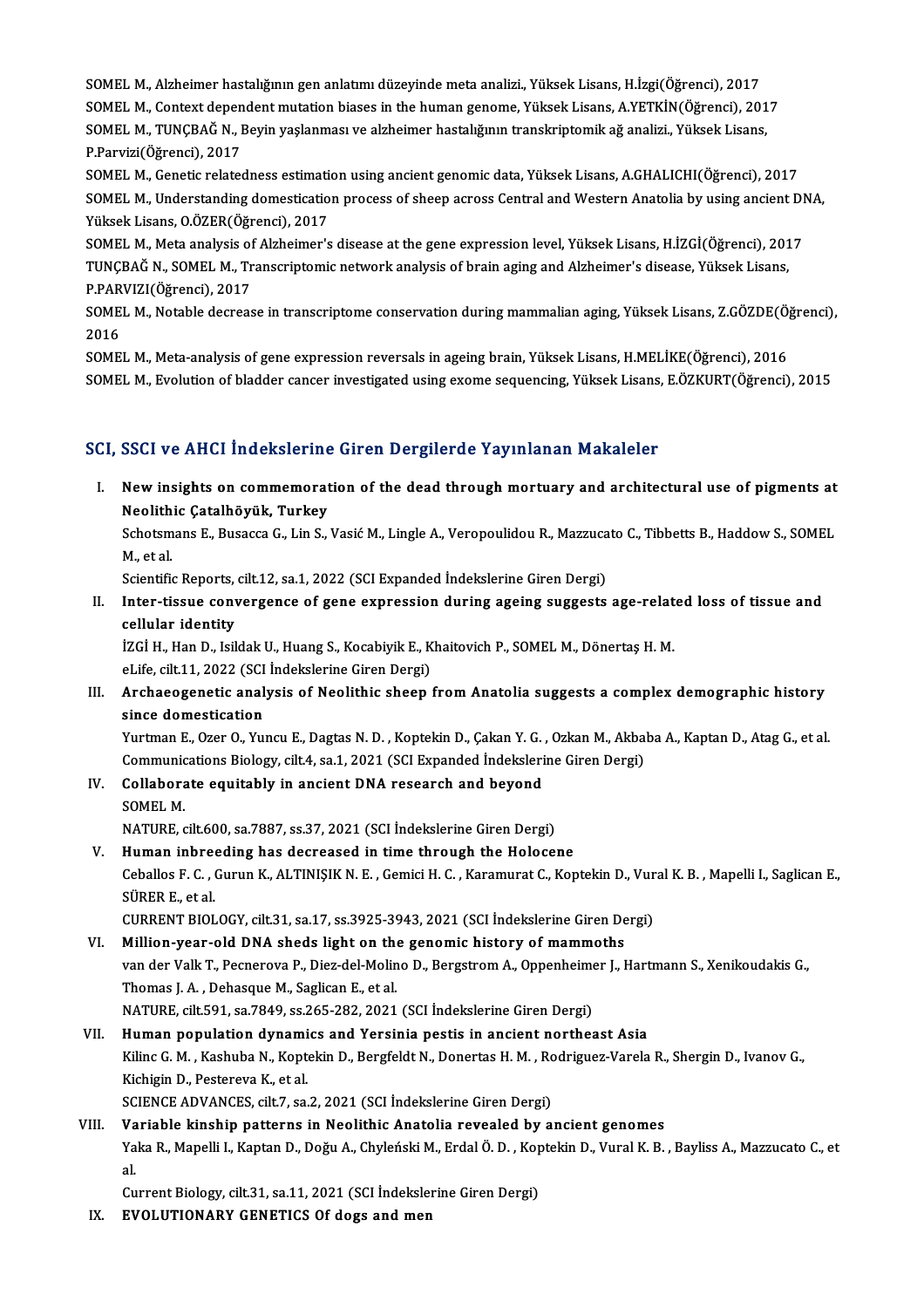Pavlidis P., SOMEL M. Pavlidis P., SOMEL M.<br>SCIENCE, cilt.370, sa.6516, ss.522-523, 2020 (SCI İndekslerine Giren Dergi)<br>Temperal shanges in the gene evnnessian hetapogeneity during hr.

- X. Temporal changes in the gene expression heterogeneity during brain development and aging SCIENCE, cilt.370, sa.6516, ss.522-523, 2020 (SCI Independent of the sense expression heto<br>Isildak U., SOMEL M., Thornton J. M. , Donertas H. M.<br>SCIENTIEIC PEPOPTS, silt 10, ss.1, 2020 (SCI Indeksi Temporal changes in the gene expression heterogeneity during<br>Isildak U., SOMEL M., Thornton J. M. , Donertas H. M.<br>SCIENTIFIC REPORTS, cilt.10, sa.1, 2020 (SCI İndekslerine Giren Dergi)<br>Secial Memery and Mertuary Practices
- XI. Social Memory and Mortuary Practices in Neolithic Anatolia<br>Pilloud M. A., Haddow S. D., Knusel C. J., Larsen C. S., SOMEL M. SCIENTIFIC REPORTS, cilt.10, sa.1, 2020 (SCI İndekslerine Giren l<br>Social Memory and Mortuary Practices in Neolithic Anato<br>Pilloud M. A. , Haddow S. D. , Knusel C. J. , Larsen C. S. , SOMEL M.<br>POETICS OF PROCESSING 58 145 1 POETICS OF PROCESSING, ss.145-165, 2020 (SSCI İndekslerine Giren Dergi)
- XII. Molecular footprint of Medawar's mutation accumulation process in mammalian aging POETICS OF PROCESSING, ss.145-165, 2020 (SSCI Indekslerine Giren D.<br>Molecular footprint of Medawar's mutation accumulation proc<br>Turan Z. G., Parvizi P., Donertas H. M., Tung J., Khaitovich P., SOMEL M.<br>ACING CELL, gilt 19, Molecular footprint of Medawar's mutation accumulati<br>Turan Z. G. , Parvizi P., Donertas H. M. , Tung J., Khaitovich P., S.<br>AGING CELL, cilt.18, sa.4, 2019 (SCI İndekslerine Giren Dergi)<br>Angiant Mitoshandrial Canamas Bayaal AGING CELL, cilt 18, sa.4, 2019 (SCI Indekslerine Giren Dergi)
- XIII. Ancient Mitochondrial Genomes Reveal the Absence of Maternal Kinship in the Burials of catalhoyuk<br>People and Their Genetic Affinities Ancient Mitochondrial Genomes Reveal the Absence of Maternal Kinship in the<br>People and Their Genetic Affinities<br>Chylenski M., Ehler E., SOMEL M., Yaka R., Krzewinska M., Dabert M., Juras A., Marciniak A.<br>CENES. sit 10, ss People and Their Genetic Affinities<br>Chylenski M., Ehler E., SOMEL M., Yaka R., Krzewinska M.,<br>GENES, cilt.10, sa.3, 2019 (SCI İndekslerine Giren Dergi)<br>Conomis and Strontium Jectone Variation Beysel
- GENES, cilt.10, sa.3, 2019 (SCI Indekslerine Giren Dergi)<br>XIV. Genomic and Strontium Isotope Variation Reveal Immigration Patterns in a Viking Age Town GENES, cilt.10, sa.3, 2019 (SCI İndekslerine Giren Dergi)<br>Genomic and Strontium Isotope Variation Reveal Immigration Patterns in a Viking Age Town<br>Krzewinska M., Kjellstrom A., Guenther T., Hedenstierna-Jonson C., Zachriss **Genomic and Strontium I**<br>Krzewinska M., Kjellstrom A.<br>SOMEL M., Sobrado V., et al.<br>CUPPENT PIOLOCY, silt 28, c Krzewinska M., Kjellstrom A., Guenther T., Hedenstierna-Jonson C., Zachrisson T., Omr<br>SOMEL M., Sobrado V., et al.<br>CURRENT BIOLOGY, cilt.28, sa.17, ss.2730-2748, 2018 (SCI İndekslerine Giren Dergi)<br>Investigating Helesene b

SOMEL M., Sobrado V., et al.<br>CURRENT BIOLOGY, cilt.28, sa.17, ss.2730-2748, 2018 (SCI Indekslerine Giren Dergi)<br>XV. Investigating Holocene human population history in North Asia using ancient mitogenomes<br>Viline C. M., Kash CURRENT BIOLOGY, cilt.28, sa.17, ss.2730-2748, 2018 (SCI İndekslerine Giren Dergi)<br>Investigating Holocene human population history in North Asia using ancient mitogenomes<br>Kilinc G. M., Kashuba N., Yaka R., Sumer A. P., Yun I<mark>nve</mark><br>Kilino<br>et al.<br>sciri Kilinc G. M. , Kashuba N., Yaka R., Sumer A. P. , Yuncu E., Shergin D<br>et al.<br>SCIENTIFIC REPORTS, cilt.8, 2018 (SCI İndekslerine Giren Dergi)<br>Archaeograpetics of Late Iran Age Camiale Srt. Batman, In

XVI. Archaeogenetics of Late Iron Age Cemialo Srt, Batman: Investigatingmaternal genetic continuity in SCIENTIFIC REPORTS, cilt.8, 2018 (SCI İndek<br>Archaeogenetics of Late Iron Age Cemi<br>north Mesopotamia since the Neolithic<br>Valta B. Birand A. Vilmar V. Canar G. Acan S Archaeogenetics of Late Iron Age Cemialo Srt, Batman: Investigating maternal genetic continui<br>north Mesopotamia since the Neolithic<br>Yaka R., Birand A., Yilmaz Y., Caner C., Acan S. C. , Gunduzalp S., Parvizi P., Ozdogan A.

north Mesopotamia since the Neolithic<br>Yaka R., Birand A., Yilmaz Y., Caner C., Acan S. C. , Gunduzalp S., Parvizi P., Ozdogan A. E. , Togan I., SOMEL M.<br>AMERICAN JOURNAL OF PHYSICAL ANTHROPOLOGY, cilt.166, sa.1, ss.196-207 Yaka R.<br>AMERI<br>Dergi)<br>Veriet AMERICAN JOURNAL OF PHYSICAL ANTHROPOLOGY, cilt.166, sa.1, ss.196-207, 2018<br>Dergi)<br>XVII. Variation and Functional Impact of Neanderthal Ancestry in Western Asia<br>Technology N.D. For F. Departs H.M. SOMEL M. Gelsuman O

Dergi)<br>Variation and Functional Impact of Neanderthal Ancestry in Weste<br>Taskent R. O. , Alioglu N. D. , Fer E., Donertas H. M. , SOMEL M., Gokcumen O.<br>CENOME PIOLOCY AND EVOLUTION si<sup>11</sup>.0, 22,<sup>2</sup>,25,24,2017 (SCL i Taskent R. O. , Alioglu N. D. , Fer E., Donertas H. M. , SOMEL M., Gokcumen O.<br>GENOME BIOLOGY AND EVOLUTION, cilt.9, sa.12, ss.3516-3524, 2017 (SCI İndekslerine Giren Dergi)

## XVIII. Archaeogenomic analysis of the first steps of Neolithization in Anatolia and the Aegean GENOME BIOLOGY AND EVOLUTION, cilt.9, sa.12, ss.3516-3524, 2017 (SCI İndekslerine Giren De<br>Archaeogenomic analysis of the first steps of Neolithization in Anatolia and the Aege<br>Kilinc G. M. , KOPTEKIN D., ATAKUMAN Ç., SUME Archaeogenomic analysis of the first steps of N<br>Kilinc G. M. , KOPTEKIN D., ATAKUMAN Ç., SUMER A. P<br>BÜYÜKKARAKAYA A. M. , Baird D., ALTINISIK E., et al.<br>PROCEEDINCS OF THE ROYAL SOCIETY P. PIOLOCICA Kilinc G. M. , KOPTEKIN D., ATAKUMAN Ç., SUMER A. P. , DONERTAS H. M. , YAKA R., BİLGİN C. C. ,<br>BÜYÜKKARAKAYA A. M. , Baird D., ALTINISIK E., et al.<br>PROCEEDINGS OF THE ROYAL SOCIETY B-BIOLOGICAL SCIENCES, cilt.284, sa.1867 BÜYÜK<br>PROCE<br>Dergi)<br>Gana

PROCEEDINGS OF THE ROYAL SOCIETY B-BIOLOGICAL SCIENCES, cilt.284, sa.1867, 2017 (SCI İndekslerine Giren<br>Dergi)<br>XIX. Gene expression reversal toward pre-adult levels in the aging human brain and age-related loss of Dergi)<br>Gene expression<br>cellular identity<br>Denertas H. M. iz Gene expression reversal toward pre-adult levels in the aging<br>cellular identity<br>Donertas H. M. , İZGİ H., Kamacioglu A., He Z., Khaitovich P., SOMEL M.<br>SCIENTIEIC PEPOPTS, cilt 7, 2017 (SCI İndekslerine Ciren Dergi)

cellular identity<br>Donertas H. M. , İZGİ H., Kamacioglu A., He Z., Khaitovich P., SOMEL M.<br>SCIENTIFIC REPORTS, cilt.7, 2017 (SCI İndekslerine Giren Dergi) Donertas H. M., İZGİ H., Kamacioglu A., He Z., Khaitovich P., SOMEL M.<br>SCIENTIFIC REPORTS, cilt.7, 2017 (SCI İndekslerine Giren Dergi)<br>XX. The Demographic Development of the First Farmers in Anatolia<br>Kiling G. M., Omrak A.

SCIENTIFIC REPORTS, cilt.7, 2017 (SCI İndekslerine Giren Dergi)<br>The Demographic Development of the First Farmers in Anatolia<br>Kilinc G. M. , Omrak A., Ozer F., Gunther T., BÜYÜKKARAKAYA A. M. , Bicakci E., Baird D., Donerta The Demogr<br>Kilinc G. M. , (<br>Yaka R., et al.<br>CUPPENT PIG Kilinc G. M. , Omrak A., Ozer F., Gunther T., BÜYÜKKARAKAYA A. M. , Bicakci E., Baird C<br>Yaka R., et al.<br>CURRENT BIOLOGY, cilt.26, sa.19, ss.2659-2666, 2016 (SCI İndekslerine Giren Dergi)<br>Disauntion of an Evolutionarily Nov Yaka R., et al.<br>CURRENT BIOLOGY, cilt.26, sa.19, ss.2659-2666, 2016 (SCI İndekslerine Giren Dergi)<br>XXI. Disruption of an Evolutionarily Novel Synaptic Expression Pattern in Autism

- CURRENT BIOLOGY, cilt.26, sa.19, ss.2659-2666, 2016 (SCI İndekslerine Giren Dergi)<br>Disruption of an Evolutionarily Novel Synaptic Expression Pattern in Autism<br>Liu X., Han D., Somel M., Jiang X., Hui H., Guijarro P., Zhang Disruption of an Evolutionarily Novel Synaptic Expressio<br>Liu X., Han D., Somel M., Jiang X., Hui H., Guijarro P., Zhang N., Mit<br>PLOS BIOLOGY, cilt.14, sa.9, 2016 (SCI İndekslerine Giren Dergi)<br>Determining the enigin of sun Liu X., Han D., Somel M., Jiang X., Hui H., Guijarro P., Zhang N., Mitchell A., Halene T., Ely J. J. , et al.<br>PLOS BIOLOGY, cilt.14, sa.9, 2016 (SCI indekslerine Giren Dergi)<br>XXII. Determining the origin of synchronous mul
- PLOS BIOLOGY, cilt.14, sa.9, 2016 (SCI İndekslerine Giren Dergi)<br>Determining the origin of synchronous multifocal bladder cancer<br>Acar O., Ozkurt E., Demir G., Sarac H., ALKAN C., Esen T., SOMEL M., LACK N.<br>PMC CANCED, silt Determining the origin of synchronous multifocal b<br>Acar O., Ozkurt E., Demir G., Sarac H., ALKAN C., Esen T., SO<br>BMC CANCER, cilt.15, 2015 (SCI İndekslerine Giren Dergi)<br>Transarintamis insishta inte human brain evolution Acar O., Ozkurt E., Demir G., Sarac H., ALKAN C., Esen T., SOMEL M., LACK N.<br>BMC CANCER, cilt.15, 2015 (SCI İndekslerine Giren Dergi)<br>XXIII. Transcriptomic insights into human brain evolution: acceleration, neutrality,
-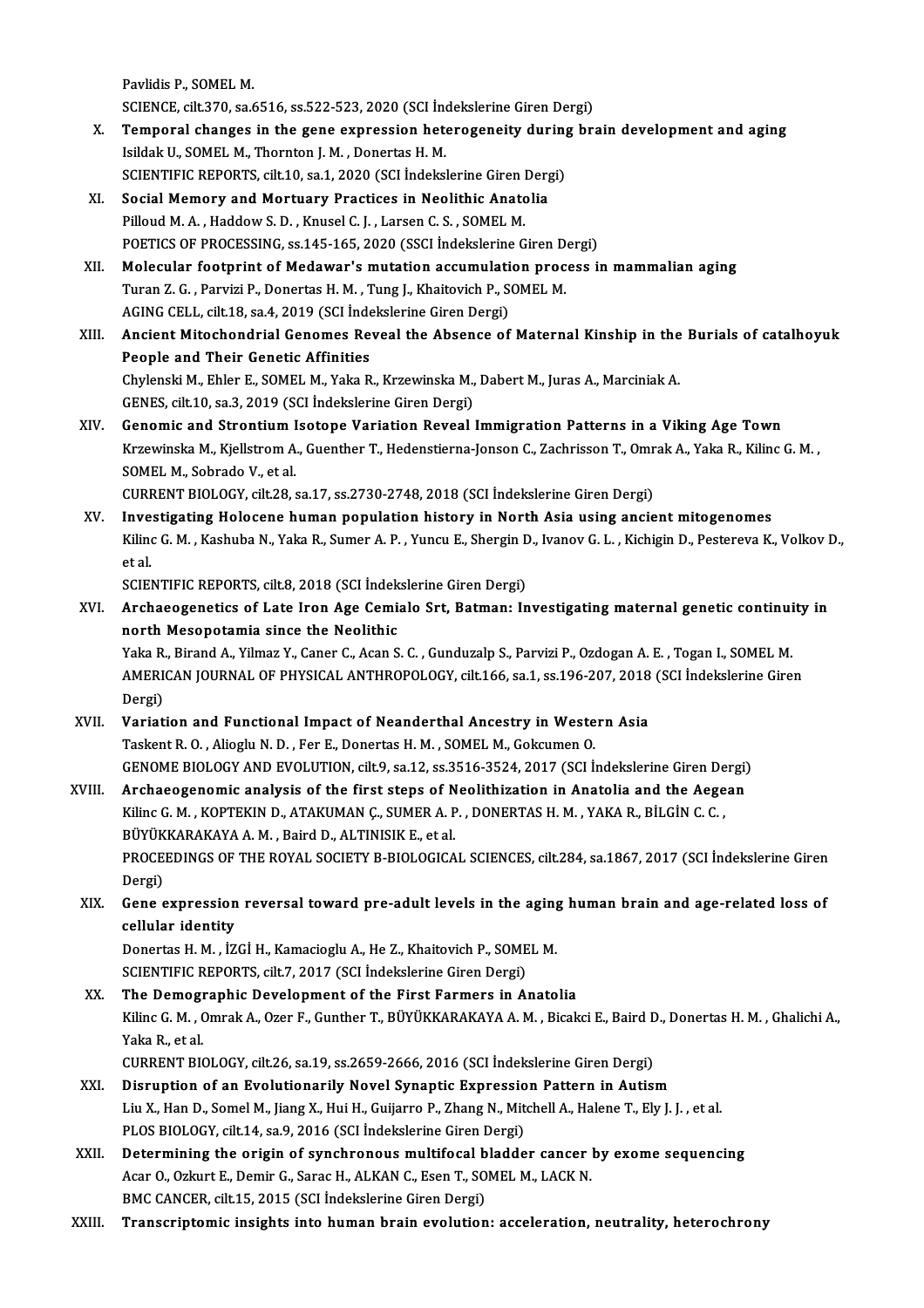SOMEL M., Rohlfs R., Liu X.

SOMEL M., Rohlfs R., Liu X.<br>CURRENT OPINION IN GENETICS & DEVELOPMENT, cilt.29, ss.110-119, 2014 (SCI İndekslerine Giren Dergi)<br>Whole genere sequencing of Turkish generes reveals functional private alleles and impect of

SOMEL M., Rohlfs R., Liu X.<br>CURRENT OPINION IN GENETICS & DEVELOPMENT, cilt.29, ss.110-119, 2014 (SCI Indekslerine Giren Dergi)<br>XXIV. Whole genome sequencing of Turkish genomes reveals functional private alleles and impact CURRENT OPINION IN GENETICS & DEVELOPMENT, cilt.<br>Whole genome sequencing of Turkish genomes re<br>genetic interactions with Europe, Asia and Africa<br>Allian C. Kavak B. Samel M. Cokayman O. Havaky S. Sav Whole genome sequencing of Turkish genomes reveals functional private alleles and impact of<br>genetic interactions with Europe, Asia and Africa<br>Alkan C., Kavak P., Somel M., Gokcumen O., Ugurlu S., Saygi C., Dal E., Bugra K. genetic interactions with Europe, Asia and Africa<br>Alkan C., Kavak P., Somel M., Gokcumen O., Ugurlu S., Saygi C.,<br>BMC GENOMICS, cilt.15, 2014 (SCI İndekslerine Giren Dergi)<br>Shared signatures of social stress and aging in p Alkan C., Kavak P., Somel M., Gokcumen O., Ugurlu S., Saygi C., Dal E., Bugra K., GÜNGÖR T., Sahinalp S. C. , et al.<br>BMC GENOMICS, cilt.15, 2014 (SCI İndekslerine Giren Dergi)<br>XXV. Shared signatures of social stress and ag

## BMC GEN<br>Shared<br>profiles<br><sup>Snuder M</sup> Shared signatures of social stres:<br>profiles<br>Snyder-Mackler N., SOMEL M., Tung J.<br>ACINC CELL silt 12, 82 5, 83.954,957 profiles<br>Snyder-Mackler N., SOMEL M., Tung J.<br>AGING CELL, cilt.13, sa.5, ss.954-957, 2014 (SCI İndekslerine Giren Dergi)

- Snyder-Mackler N., SOMEL M., Tung J.<br>AGING CELL, cilt.13, sa.5, ss.954-957, 2014 (SCI Indekslerine Giren Dergi)<br>XXVI. Altitude adaptation in Tibetans caused by introgression of Denisovan-like DNA<br>Huerta Sansher E. Jin Y. A Huerta-Sanchez E., Jin X., Asan A., Bianba Z., Peter B. M. , Vinckenbosch N., Liang Y., Yi X., He M., Somel M., et al.<br>NATURE, cilt.512, sa.7513, ss.194-210, 2014 (SCI İndekslerine Giren Dergi) Altitude adaptation in Tibetans caused by introgression of Denisov<br>Huerta-Sanchez E., Jin X., Asan A., Bianba Z., Peter B. M. , Vinckenbosch N., Li<br>NATURE, cilt.512, sa.7513, ss.194-210, 2014 (SCI İndekslerine Giren Dergi) Huerta-Sanchez E., Jin X., Asan A., Bianba Z., Peter B. M., Vinckenbosch N., Liang Y., Yi X., He M., Somel M., et al.<br>NATURE, cilt.512, sa.7513, ss.194-210, 2014 (SCI indekslerine Giren Dergi)<br>XXVII. Population Genomics Re
- NATURE, cilt.512, sa.7513, ss.194-210, 2014 (SCI İndekslerine Giren Dergi)<br>Population Genomics Reveal Recent Speciation and Rapid Evolutionary Adaptation in Polar Bears<br>Liu S., Lorenzen E. D. , Fumagalli M., Li B., Harris Population Genomics Reveal Recent Speciation and Rapid Ev<br>Liu S., Lorenzen E. D. , Fumagalli M., Li B., Harris K., Xiong Z., Zhou L.,<br>CELL, cilt.157, sa.4, ss.785-794, 2014 (SCI İndekslerine Giren Dergi)<br>Classis Selective Liu S., Lorenzen E. D. , Fumagalli M., Li B., Harris K., Xiong Z., Zhou L., Korneli<br>CELL, cilt.157, sa.4, ss.785-794, 2014 (SCI Indekslerine Giren Dergi)<br>XXVIII. Classic Selective Sweeps Revealed by Massive Sequencing in C
- CELL, cilt.157, sa.4, ss.785-794, 2014 (SCI İndekslerine Giren Dergi)<br>Classic Selective Sweeps Revealed by Massive Sequencing in Cattle<br>Qanbari S., Pausch H., Jansen S., Somel M., Strom T. M. , Fries R., Nielsen R., Simian Classic Selective Sweeps Revealed by Massive Sequencing<br>Qanbari S., Pausch H., Jansen S., Somel M., Strom T. M. , Fries R., Ni<br>PLOS GENETICS, cilt.10, sa.2, 2014 (SCI İndekslerine Giren Dergi)<br>Fyolution of Human Longewity Qanbari S., Pausch H., Jansen S., Somel M., Strom T. M., Fries R., Nielsen R., Simianer H.<br>PLOS GENETICS, cilt.10, sa.2, 2014 (SCI Indekslerine Giren Dergi)<br>XXIX. Evolution of Human Longevity Uncoupled from Caloric Restric
- PLOS GENETICS, cilt.10, sa.2, 2014 (SCI<br>Evolution of Human Longevity Unc<br>Zhao G., Guo S., Somel M., Khaitovich P.<br>PLOS ONE silt.9, sa.1, 2014 (SCI Indeks Evolution of Human Longevity Uncoupled from Calc<br>Zhao G., Guo S., Somel M., Khaitovich P.<br>PLOS ONE, cilt.9, sa.1, 2014 (SCI İndekslerine Giren Dergi)<br>A Scan for Human Specific Belayation of Negative S.
- Zhao G., Guo S., Somel M., Khaitovich P.<br>PLOS ONE, cilt.9, sa.1, 2014 (SCI İndekslerine Giren Dergi)<br>XXX. A Scan for Human-Specific Relaxation of Negative Selection Reveals Unexpected Polymorphism in<br>Proteccome Cenes PLOS ONE, cilt.9, sa.1,<br>A Scan for Human-<br>Proteasome Genes<br>Somel M. Saures M. A A Scan for Human-Specific Relaxation of Negative Selection Reveals Unexpected Polymo<br>Proteasome Genes<br>Somel M., Sayres M. A. W. , Jordan G., Huerta-Sanchez E., Fumagalli M., Ferrer-Admetlla A., Nielsen R.<br>MOLECULAR RIOLOCY

Proteasome Genes<br>Somel M., Sayres M. A. W. , Jordan G., Huerta-Sanchez E., Fumagalli M., Ferrer-Admetlla A., Nielsen R.<br>MOLECULAR BIOLOGY AND EVOLUTION, cilt.30, sa.8, ss.1808-1815, 2013 (SCI İndekslerine Giren Dergi)<br>Farl

## Somel M., Sayres M. A. W., Jordan G., Huerta-Sanchez E., Fumagalli M., Ferrer-Admetlla A., Nielsen R.<br>MOLECULAR BIOLOGY AND EVOLUTION, cilt.30, sa.8, ss.1808-1815, 2013 (SCI Indekslerine Giren Dergi)<br>XXXI. Early gene expre MOLECULAR BIOLOGY AN<br>Early gene expression<br>musculus domesticus)<br>Pruk L Somel M Lerenc musculus domesticus)<br>Bryk J., Somel M., Lorenc A., Teschke M.<br>ECOLOGY AND EVOLUTION, cilt.3, sa.3, ss.558-568, 2013 (SCI İndekslerine Giren Dergi)<br>Human brain evolution: transarinta, matabolitas and their regulators

Bryk J., Somel M., Lorenc A., Teschke M.

Bryk J., Somel M., Lorenc A., Teschke M.<br>ECOLOGY AND EVOLUTION, cilt.3, sa.3, ss.558-568, 2013 (SCI Indekslerine Gire<br>XXXII. Human brain evolution: transcripts, metabolites and their regulators<br>Samel M. Liu Y. Khaitovish P ECOLOGY AND EVOLUTION, c<br>Human brain evolution: tr<br>Somel M., Liu X., Khaitovich P.<br>NATURE REVIEWS NEUPOSCI Human brain evolution: transcripts, metabolites and their regulators<br>Somel M., Liu X., Khaitovich P.<br>NATURE REVIEWS NEUROSCIENCE, cilt.14, sa.2, ss.112-127, 2013 (SCI İndekslerine Giren Dergi)<br>Wideenreed enlising ebangee i

- Somel M., Liu X., Khaitovich P.<br>NATURE REVIEWS NEUROSCIENCE, cilt.14, sa.2, ss.112-127, 2013 (SCI Indeksle<br>XXXIII. Widespread splicing changes in human brain development and aging<br>Marin B. Vieng L. Liu X. Van Z. Zhang X. L NATURE REVIEWS NEUROSCIENCE, cilt.14, sa.2, ss.112-127, 2013 (SCI İndekslerine Gire<br>Widespread splicing changes in human brain development and aging<br>Mazin P., Xiong J., Liu X., Yan Z., Zhang X., Li M., He L., Somel M., Yua Widespread splicing changes in human brain development and agir<br>Mazin P., Xiong J., Liu X., Yan Z., Zhang X., Li M., He L., Somel M., Yuan Y., Chen<br>MOLECULAR SYSTEMS BIOLOGY, cilt.9, 2013 (SCI İndekslerine Giren Dergi)<br>Acc Mazin P., Xiong J., Liu X., Yan Z., Zhang X., Li M., He L., Somel M., Yuan Y., Chen Y. P. , et al.<br>MOLECULAR SYSTEMS BIOLOGY, cilt. (19, 2013 (SCI Indekslerine Giren Dergi)<br>XXXIV. Accelerated aging-related transcriptome ch
- MOLECULAR SYSTEMS BIOLOGY, cilt.9, 2013 (SCI İndekslerine Giren Dergi)<br>Accelerated aging-related transcriptome changes in the female pre<br>Yuan Y., Chen Y. P., Boyd-Kirkup J., Khaitovich P., Somel M.<br>AGING CELL, cilt.11, sa. Accelerated aging-related transcriptome changes in the female prefrontal cortex

## XXXV. A Comparison of Brain Gene Expression Levels in Domesticated and Wild Animals AGING CELL, cilt.11, sa.5, ss.894-901, 2012 (SCI İndekslerine Giren Dergi)<br>A Comparison of Brain Gene Expression Levels in Domesticated and Wild Animals<br>Albert F. W. , Somel M., Carneiro M., Aximu-Petri A., Halbwax M., Tha Trut L., Villafuerte R., et al. Albert F. W. , Somel M., Carneiro M., Aximu-Petri A., Halbwax M., '<br>Trut L., Villafuerte R., et al.<br>PLOS GENETICS, cilt.8, sa.9, 2012 (SCI İndekslerine Giren Dergi)<br>Mechanisms of Distany Bosnansa in Mise and Primates.

- 
- Trut L., Villafuerte R., et al.<br>PLOS GENETICS, cilt.8, sa.9, 2012 (SCI İndekslerine Giren Dergi)<br>XXXVI. Mechanisms of Dietary Response in Mice and Primates: A Role for EGR1 in Regulating the Reaction<br>to Human Specific Nutr PLOS GENETICS, cilt.8, sa.9, 2012 (SCI Indekslerine Giren Dergi)<br>Mechanisms of Dietary Response in Mice and Primates: 1<br>to Human-Specific Nutritional Content<br>Weng K., Hu H., Xu A. G., Khaitovich P., Somel M. Mechanisms of Dietary Response in Mice a<br>to Human-Specific Nutritional Content<br>Weng K., Hu H., Xu A. G. , Khaitovich P., Somel M.<br>PLOS ONE silt 7, 20.9, 2012 (SCL indekslering Gir

PLOS ONE, cilt.7, sa.8, 2012 (SCI İndekslerine Giren Dergi)

- Weng K., Hu H., Xu A. G. , Khaitovich P., Somel M.<br>PLOS ONE, cilt.7, sa.8, 2012 (SCI Indekslerine Giren Dergi)<br>XXXVII. Extension of cortical synaptic development distinguishes humans from chimpanzees and macaques<br>Liu X. So PLOS ONE, cilt.7, sa.8, 2012 (SCI İndekslerine Giren Dergi)<br>Extension of cortical synaptic development distinguishes humans from chimp.<br>Liu X., Somel M., Tang L., Yan Z., Jiang X., Guo S., Yuan Y., He L., Oleksiak A., Zhan Extension of cortical synaptic development distinguishes humans from c<br>Liu X., Somel M., Tang L., Yan Z., Jiang X., Guo S., Yuan Y., He L., Oleksiak A., Zhang Y.<br>GENOME RESEARCH, cilt.22, sa.4, ss.611-622, 2012 (SCI İndeks Liu X., Somel M., Tang L., Yan Z., Jiang X., Guo S., Yuan Y., He L., Oleksiak A., Zhang Y., et al.<br>GENOME RESEARCH, cilt.22, sa.4, ss.611-622, 2012 (SCI İndekslerine Giren Dergi)<br>XXXVIII. MicroRNA-Driven Developmental
-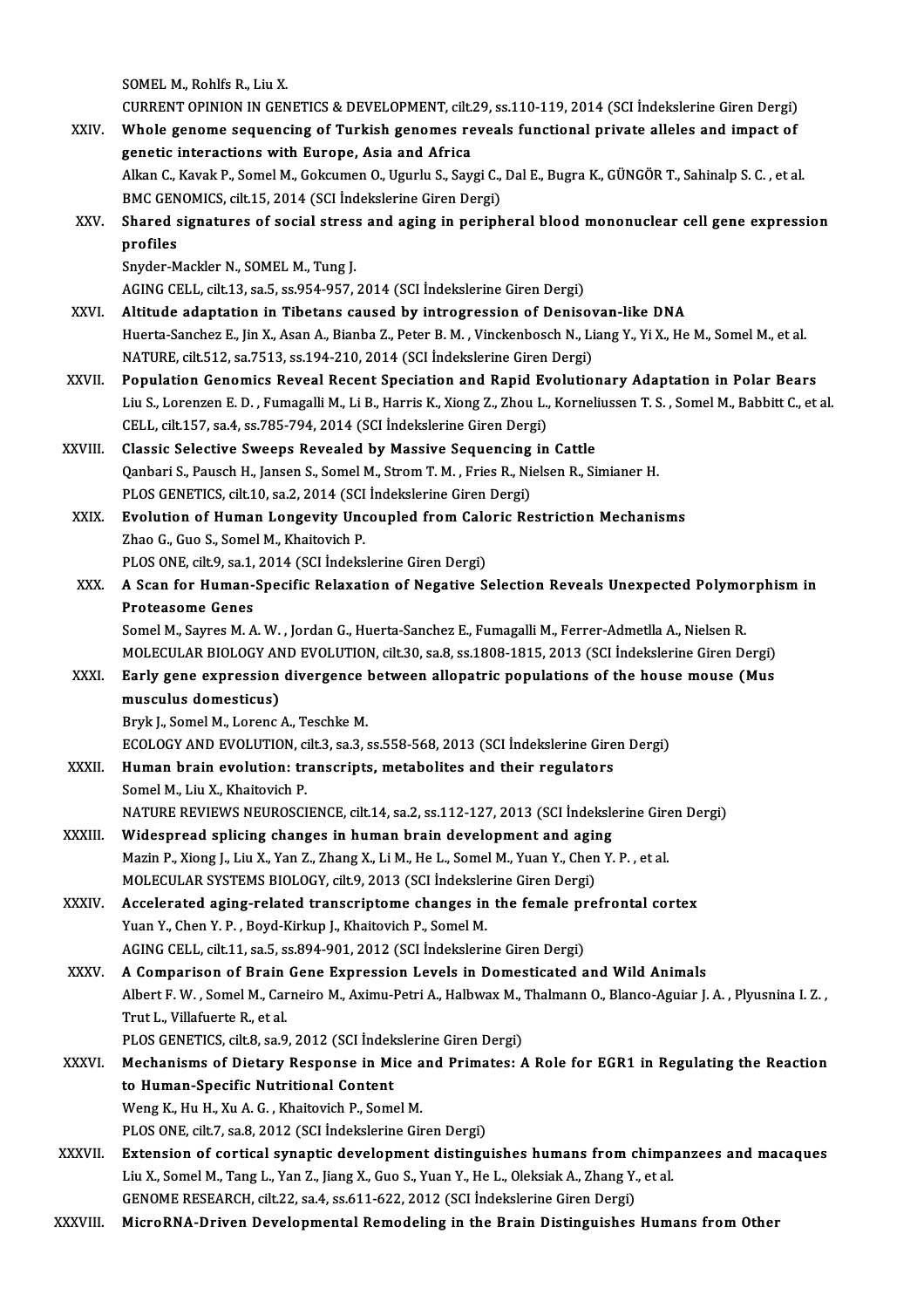|              | Primates                                                                                                                 |
|--------------|--------------------------------------------------------------------------------------------------------------------------|
|              | Somel M., Liu X., Tang L., Yan Z., Hu H., Guo S., Jiang X., Zhang X., Xu G., Xie G., et al.                              |
|              | PLOS BIOLOGY, cilt.9, sa.12, 2011 (SCI Indekslerine Giren Dergi)                                                         |
| <b>XXXIX</b> | Development and application of a modified dynamic time warping algorithm (DTW-S) to analyses of                          |
|              | primate brain expression time series                                                                                     |
|              | Yuan Y., Chen Y. P., Ni S., Xu A. G., Tang L., Vingron M., Somel M., Khaitovich P.                                       |
|              | BMC BIOINFORMATICS, cilt.12, 2011 (SCI İndekslerine Giren Dergi)                                                         |
| XL.          | Rapid metabolic evolution in human prefrontal cortex                                                                     |
|              | Fu X., Giavalisco P., Liu X., Catchpole G., Fu N., Ning Z., Guo S., Yan Z., Somel M., Paeaebo S., et al.                 |
|              | PROCEEDINGS OF THE NATIONAL ACADEMY OF SCIENCES OF THE UNITED STATES OF AMERICA, cilt.108, sa.15,                        |
|              | ss.6181-6186, 2011 (SCI İndekslerine Giren Dergi)                                                                        |
| XLI.         | MicroRNA, mRNA, and protein expression link development and aging in human and macaque brain                             |
|              | Somel M., Guo S., Fu N., Yan Z., Hu H. Y., Xu Y., Yuan Y., Ning Z., Hu Y., Menzel C., et al.                             |
|              | GENOME RESEARCH, cilt.20, sa.9, ss.1207-1218, 2010 (SCI İndekslerine Giren Dergi)                                        |
| XLII.        | Intergenic and Repeat Transcription in Human, Chimpanzee and Macaque Brains Measured by RNA-                             |
|              | Seq<br>Xu A. G., He L., Li Z., Xu Y., Li M., Fu X., Yan Z., Yuan Y., Menzel C., Li N., et al.                            |
|              | PLOS COMPUTATIONAL BIOLOGY, cilt.6, sa.7, 2010 (SCI Indekslerine Giren Dergi)                                            |
| XLIII.       | Evolution of Neuronal and Endothelial Transcriptomes in Primates                                                         |
|              | Giger T., Khaitovich P., Somel M., Lorenc A., Lizano E., Harris L. W., Ryan M. M., Lan M., Wayland M. T., Bahn S., et    |
|              | al.                                                                                                                      |
|              | GENOME BIOLOGY AND EVOLUTION, cilt.2, ss.284-292, 2010 (SCI Indekslerine Giren Dergi)                                    |
| XLIV.        | A Humanized Version of Foxp2 Affects Cortico-Basal Ganglia Circuits in Mice                                              |
|              | Enard W., Gehre S., Hammerschmidt K., Hoelter S. M., Blass T., Somel M., Brueckner M. K., Schreiweis C., Winter C.,      |
|              | Sohr R, et al.                                                                                                           |
|              | CELL, cilt 137, sa 5, ss 961-971, 2009 (SCI İndekslerine Giren Dergi)                                                    |
| XLV.         | Transcriptional neoteny in the human brain                                                                               |
|              | Somel M., Franz H., Yan Z., Lorenc A., Guo S., Giger T., Kelso J., Nickel B., Dannemann M., Bahn S., et al.              |
|              | PROCEEDINGS OF THE NATIONAL ACADEMY OF SCIENCES OF THE UNITED STATES OF AMERICA, cilt.106, sa.14,                        |
|              | ss 5743-5748, 2009 (SCI İndekslerine Giren Dergi)                                                                        |
| XLVI.        | Evolution of Primate Gene Expression: Drift and Corrective Sweeps?                                                       |
|              | Chaix R., Somel M., Kreil D. P., Khaitovich P., Lunter G. A.                                                             |
|              | GENETICS, cilt.180, sa.3, ss.1379-1389, 2008 (SCI Indekslerine Giren Dergi)                                              |
| XLVII.       | Human and Chimpanzee Gene Expression Differences Replicated in Mice Fed Different Diets                                  |
|              | Somel M., Creely H., Franz H., Mueller U., Lachmann M., Khaitovich P., Paeaebo S.                                        |
|              | PLOS ONE, cilt.3, sa.1, 2008 (SCI Indekslerine Giren Dergi)                                                              |
| XLVIII.      | Metabolic changes in schizophrenia and human brain evolution                                                             |
|              | Khaitovich P., Lockstone H. E., Wayland M. T., Tsang T. M., Jayatilaka S. D., Guo A. J., Zhou J., Somel M., Harris L. W. |
|              | , Holmes E, et al.<br>GENOME BIOLOGY, cilt 9, sa.8, 2008 (SCI Indekslerine Giren Dergi)                                  |
| XLIX.        | Identification and analysis of genomic regions with large between-population differentiation in                          |
|              | humans                                                                                                                   |
|              | Myles S., Tang K., Somel M., Green R. E., Kelso J., Stoneking M.                                                         |
|              | ANNALS OF HUMAN GENETICS, cilt.72, ss.99-110, 2008 (SCI Indekslerine Giren Dergi)                                        |
| L.           | Turks fighting back against anti-evolution forces                                                                        |
|              | Somel M., Somel R. N. O., Kence A.                                                                                       |
|              | NATURE, cilt.445, sa.7124, ss.147, 2007 (SCI Indekslerine Giren Dergi)                                                   |
| LI.          | Identifying genes underlying skin pigmentation differences among human populations                                       |
|              | Myles S., Somel M., Tang K., Kelso J., Stoneking M.                                                                      |
|              | HUMAN GENETICS, cilt.120, sa.5, ss.613-621, 2007 (SCI Indekslerine Giren Dergi)                                          |
| LII.         | Gene expression becomes heterogeneous with age                                                                           |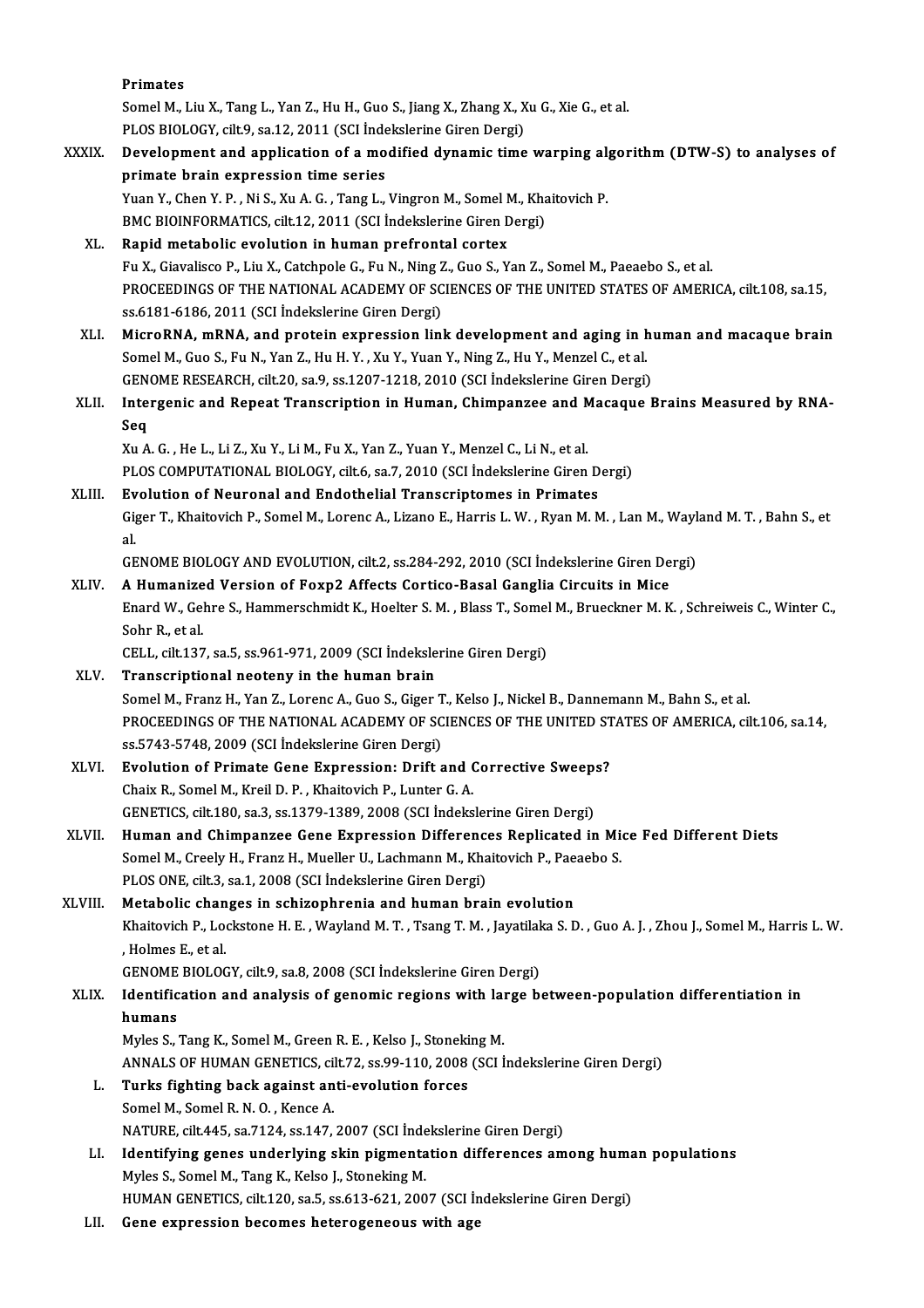Somel M., Khaitovich P., Bahn S., Paabo S., Lachmann M. CURRENT BIOLOGY, cilt.16, sa.10, 2006 (SCI İndekslerine Giren Dergi)

## Kitap & Kitap Bölümleri

- Itap & Kitap Bölümleri<br>I. From Bones to Genomes: Current Research on the Population History of Prehistoric Anatolia<br>Karancu D. D. Altmek N. E. Aydeğan A. Özer E. Sürer E. Atakuman G. Samel M. Erdal V. S. Kazancı D. Solalması<br>Kazancı D. D. , Altınışık N. E. , Aydoğan A., Özer F., Sürer E., Atakuman Ç., Somel M., Erdal Y. S.<br>The Archaeology of Anatolia Volume IV. Bosont Dissoveries (2019–2020), Stoodman Sharol From Bones to Genomes: Current Research on the Population History of Prehistoric Anatolia<br>Kazancı D. D. , Altınışık N. E. , Aydoğan A., Özer F., Sürer E., Atakuman Ç., Somel M., Erdal Y. S.<br>The Archaeology of Anatolia, Vol Kazancı D. D. , Altınışık N. E. , Aydoğan A., Özer F., Sürer E., Atakuman Ç., Somel M., Erdal Y. S.<br>The Archaeology of Anatolia, Volume IV: Recent Discoveries (2018–2020), Steadman Sharoı<br>Editör, Cambridge Scholars Publish The Archaeology of Anatolia, Volume IV: Recent Discoveries (2018–202<br>Editör, Cambridge Scholars Publishing, Cambridge, ss.355-371, 2021<br>II. Ancient genomics in Neolithic Central Anatolia and Çatalhöyük<br>Vela B. Değu A. Kapt
- Editör, Cambridge Scholars Publishing, Cambridge, ss.355-371, 2021<br><mark>Ancient genomics in Neolithic Central Anatolia and Çatalhöyük</mark><br>Yaka R., Doğu A., Kaptan D., Dağtaş N. D. , Chyleński M., Vural K. B. , Altınışık N. E. , M Ancien<br>Yaka R.,<br>C., et al. Yaka R., Doğu A., Kaptan D., Dağtaş N. D. , Chyleński M., Vural K. B. , Altınışık N. E. , Mapelli I., Koptekin D., Karar<br>C., et al.<br>Peopling the Landscape of Çatalhöyük: Reports from the 2009-2017 Seasons, Ian Hodder, Edit

C., et al.<br>Peopling the Landscape of Çatalhöyük: Reports from the 2009-2017 Seasons, Ian Hodder, Editör, The British<br>Institute of Archaeology at Ankara , Ankara, ss.395-405, 2021

III. From Bones to Genomes: Current Research on the Population History of Prehistoric Anatolia Institute of Archaeology at Ankara , Ankara, ss.395-405, 2021<br>From Bones to Genomes: Current Research on the Population History of Prehistoric<br>Kazancı D. D. , Altınışık E., Aydoğan A., ÖZER F., SÜRER E., ATAKUMAN Ç., SOMEL The Archaeology of Anatolia, Volume IV: Recent Discoveries (2018-2010), Steadman, S., McMahon, G, Editör, Cambridge Scholars Publishing, Newcastle upon Tyne, ss.355-366, 2021 Kazancı D. D. , Altınışık E., Aydoğan A., ÖZER F., SÜRER E., ATAKUMAN Ç.,<br>The Archaeology of Anatolia, Volume IV: Recent Discoveries (2018-2010<br>Cambridge Scholars Publishing, Newcastle upon Tyne, ss.355-366, 2021

# tambridge scholars Publishing, Newcasue upon Tyne, ss.355-366, 2021<br>Hakemli Kongre / Sempozyum Bildiri Kitaplarında Yer Alan Yayınlar

- akemli Kongre / Sempozyum Bildiri Kitaplarında Yer A<br>I. Ancient genomics in Anatolia: challenges and opportunities<br>SOMELM I. Ancient genomics in Anatolia: challenges and opportunities<br>SOMEL M. THE 12TH INTERNATIONAL SYMPOSIUM ON HEALTH INFORMATICS AND BIOINFORMATICS, 17 - 19 Ekim 2019 SOMEL M.<br>THE 12TH INTERNATIONAL SYMPOSIUM ON HEALTH INFORM<br>II. Discovery of Structural Variations in Ancient Genomes<br>SÖVLEV A ALKAN G SOMEL M THE 12TH INTERNATIONAL SYM<br>Discovery of Structural Varia<br>SÖYLEV A., ALKAN C., SOMEL M.<br>Tuglith International Sumposium SÖYLEV A., ALKAN C., SOMEL M.<br>Twelfth International Symposium on Health Informatics and Bioinformatics, İzmir, Türkiye, 17 - 19 Ekim 2019
- III. An Archaeogenomic Investigation of Consanguinity During the Neolithic Transition Twelfth International Symposium on Health Informatics and Bioinformatics, İzmir, Türkiy<br>An Archaeogenomic Investigation of Consanguinity During the Neolithic Trans<br>Taskent R. O. , Sumer A. P. , Koptekin D., Ozkan M., Cebal 88th Annual Meeting of the American-Association-of-Physical-Anthropologists (AAPA), Ohio, Amerika Birleşik<br>Devletleri, 27 - 30 Mart 2019, cilt.168, ss.244 Taskent R. O. , Sumer A. P. , Koptekin D., Ozkar<br>88th Annual Meeting of the American-Associa<br>Devletleri, 27 - 30 Mart 2019, cilt.168, ss.244<br>Arshaeoscanomia Insishts inte Anstelian 88th Annual Meeting of the American-Association-of-Physical-Anthropologists (AAPA), Ohio, Ar<br>Devletleri, 27 - 30 Mart 2019, cilt.168, ss.244<br>IV. Archaeogenomic Insights into Anatolian Demographic History During the Holocen
- Atakuman Ç., Birand Özsoy A. C. , Bilgin C. C. , Erdal Y. S. , Büyükkarakaya A. M. , Götherström A., Gökçümen Ö.,<br>Gündüzalp S., Kılınç G. M. , Koktekin D., et al. Archaeogenomic Insights into Anatolia<br>Atakuman Ç., Birand Özsoy A. C. , Bilgin C. C.<br>Gündüzalp S., Kılınç G. M. , Koktekin D., et al.<br>MolBiyoKon '17, İstanbul Türkiye 8, 10 Ev MolBiyoKon'17, İstanbul,Türkiye,8 -10Eylül2017 Gündüzalp S., Kılınç G. M. , Koktekin D., et al.<br>MolBiyoKon '17, İstanbul, Türkiye, 8 - 10 Eylül 2017<br>V. Understanding migration of shhep from its domestication center in Southeast Anatolia to West<br>Anatolia by using of ang
- MolBiyoKon '17, İstanbul, Türkiye, 8 10 Eylül 2017<br>Understanding migration of shhep from its domestication<br>Anatolia by using of ancient mtDNA: Preliminary results<br>Peğtes D. Yüngü E. Özer E. BiRAND ÖZSOY A.C. Asan C. Akba Understanding migration of shhep from its domestication center in Southeast Anatolia to West<br>Anatolia by using of ancient mtDNA: Preliminary results<br>Dağtaş D., Yüncü E., Özer F., BİRAND ÖZSOY A. C. , Açan C., Akbaba A., ÖZ Anatolia by using of ancient<br>Dağtaş D., Yüncü E., Özer F., BİRA<br>G., GÜNDEM C. Y. , Pişkin E., et al.<br>4. Esology and Evolutionewy Biol. Dağtaş D., Yüncü E., Özer F., BİRAND ÖZSOY A. C. , Açan C., Akbaba A., ÖZBAL GERRITSEN F<br>G., GÜNDEM C. Y. , Pişkin E., et al.<br>4. Ecology and Evolutionary Biology Symposium, İstanbul, Türkiye, 11 - 13 Temmuz 2017<br>Meta Analy

G., GÜNDEM C. Y. , Pişkin E., et al.<br>4. Ecology and Evolutionary Biology Symposium, İstanbul, Türkiye, 11 - 13 Tem<br>VI. Meta-Analysis of Alzheimer'xxs Disease at the Gene Expression Level<br>İZCİ H. SOMEL M 4. Ecology and Eve<br>Meta-Analysis o<br>İZGİ H., SOMEL M.<br>10th International 12G1 H., SOMEL M.<br>10th International Symposium on HealthInformatics and Bioinformatics, 28 - 30 Haziran 2017

- iZGİ H., SOMEL M.<br>10th International Symposium on HealthInformatics and Bioinformatics,<br>VII. Diverse Patterns of Neanderthal Introgression in Western Asia<br>Technot B.O., Alicely D. For E. Donortes H.M. SOMEL M. Gelraumen O. 10th International Symposium on HealthInformatics and Bioinformatics,<br>Diverse Patterns of Neanderthal Introgression in Western Asia<br>Taskent R. O., Alioglu D., Fer E., Donertas H. M., SOMEL M., Gokcumen O.<br>86th Annual Meeti 86th Annual Meeting of the American-Association-of-Physical-Anthropologists (AAPA), Louisiana, Amerika Birleşik<br>Devletleri, 19 - 22 Nisan 2017, cilt.162, ss.377 Taskent R. O., Alioglu D., Fer E., Donertas H. M., SOMEL M., Gokcumen O.
- VIII. Mechanisms of convergent testis transcriptome evolution in primates Saglican E., Donertas M., Rohlfs R., Ozkurt E., Hu H., Neme R., Erdem B., Khaitovich P., SOMEL M.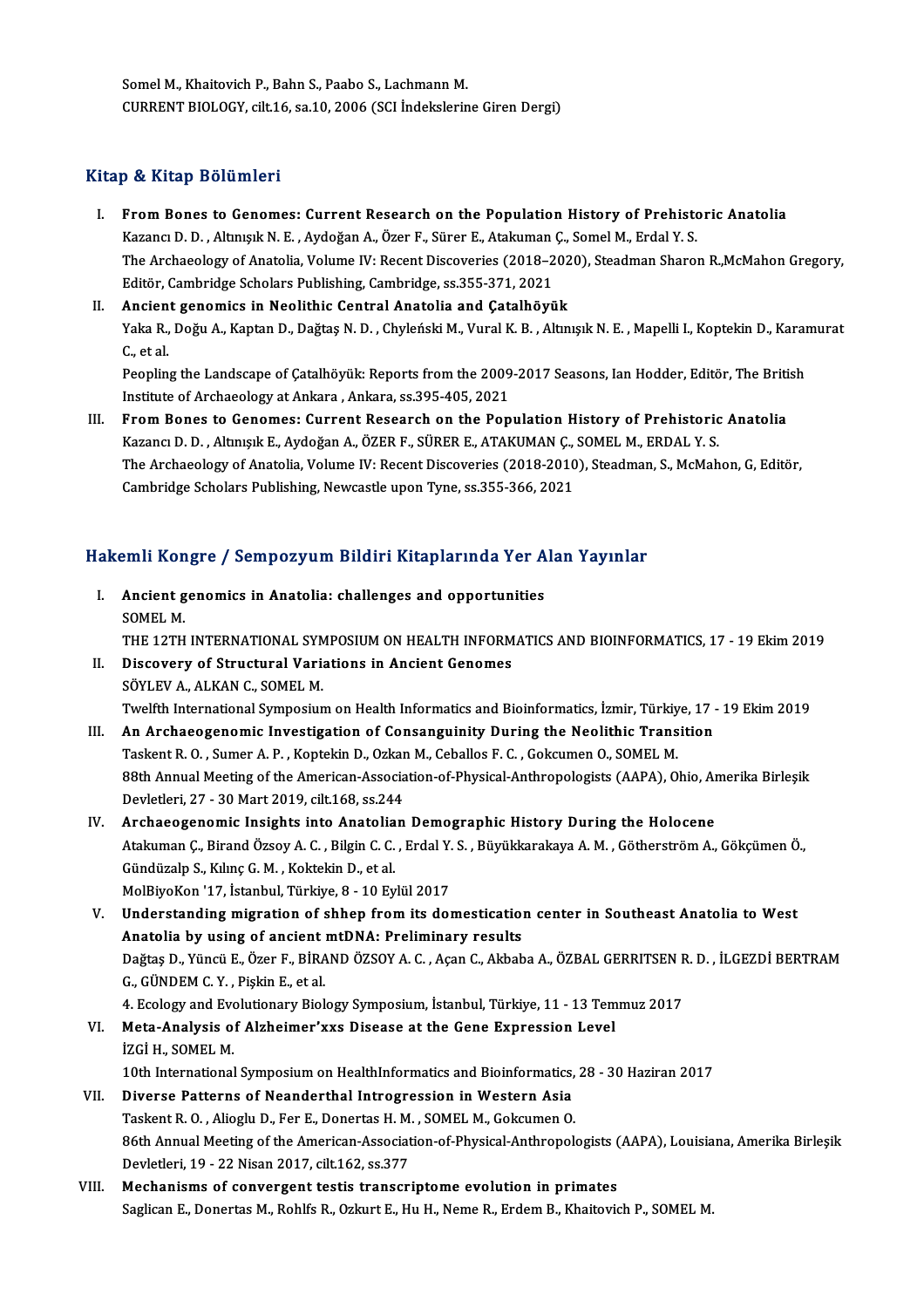86th Annual Meeting of the American-Association-of-Physical-Anthropologists (AAPA), Louisiana, Amerika Birleşik<br>Revlatleri 19, ...22 Nisan 2017, silt 162, se 264. 86th Annual Meeting of the American-Associat<br>Devletleri, 19 - 22 Nisan 2017, cilt.162, ss.364<br>Mobility in Noolithis Central Anatolia: A 4 86th Annual Meeting of the American-Association-of-Physical-Anthropologists (AAPA), Louisiana, American-Oriented Buches (AAPA), Louisiana, American-Oriented Buches (AAPA), Louisiana, American Develetion of Dental Morphomet

Devletleri, 19 - 22 Nisan 2017, cilt.162, ss.364<br>Mobility in Neolithic Central Anatolia: A Comparison of Dental Morphometrics and aDNA<br>Pilloud M. A. , SOMEL M., Haddow S. D. , Knusel C. J. , Larsen C. S. , Ozbasaran M., ER Mobility in Neolith<br>Pilloud M.A., SOMEL<br>Gotherstrom A., et al. Pilloud M. A. , SOMEL M., Haddow S. D. , Knusel C. J. , Larsen C. S. , Ozbasaran M., ERDAL Ö. D. , Baird D., Pearson J.,<br>Gotherstrom A., et al.<br>86th Annual Meeting of the American-Association-of-Physical-Anthropologists (A

Gotherstrom A., et al.<br>86th Annual Meeting of the American-Associat<br>Devletleri, 19 - 22 Nisan 2017, cilt.162, ss.316<br>Conome wide sytesine methylation differ 86th Annual Meeting of the American-Association-of-Physical-Anthropologists (AAPA), Louisiana, Amerika E<br>Devletleri, 19 - 22 Nisan 2017, cilt.162, ss.316<br>X. Genome-wide cytosine methylation differences between ancient hunt

- Devletleri, 19 22 Nisan 2017, cilt.162, ss.316<br>Genome-wide cytosine methylation differences betwee<br>Koptekin D., Kilinc G. M. , Sumer A. P. , Donertas M., SOMEL M.<br>96th Annual Mesting of the American Association of Physic Genome-wide cytosine methylation differences between ancient hunter-gatherers and farmers<br>Koptekin D., Kilinc G. M. , Sumer A. P. , Donertas M., SOMEL M.<br>86th Annual Meeting of the American-Association-of-Physical-Anthropo Koptekin D., Kilinc G. M. , Sumer A. P. , Donertas M., SOMEL M.<br>86th Annual Meeting of the American-Association-of-Physical-Anthropo<br>Devletleri, 19 - 22 Nisan 2017, cilt.162, ss.250-251<br>XI. Autism spectrum disorder in cont 86th Annual Meeting of the American-Association-of-Physical-Anthropol<br>Devletleri, 19 - 22 Nisan 2017, cilt.162, ss.250-251<br>XI. Autism spectrum disorder in context of human brain evolution<br>UIUX SOMELM
- Devletleri, 19 22 Nisan 2017, cilt.162, ss.250-251<br>Autism spectrum disorder in context of hum<br>LIUX., SOMEL M. Autism spectrum disorder in context of human brain evolution<br>LIU X., SOMEL M.<br>Ecology and Evolutionary Biology Symposium Turkey, Ankara, Türkiye, 31 Ağustos - 01 Eylül 2016<br>Neanderthel Intregression to Western Asian Human

## LIU X., SOMEL M.<br>Ecology and Evolutionary Biology Symposium Turkey, Ankara, Türkiye, 31<br>XII. Neanderthal Introgression to Western Asian Human Populations<br>Teckent B.O., Yu D. Aliegly D. Denertee H.M., Eer E. SOMEL M. Gekenm Ecology and Evolutionary Biology Symposium Turkey, Ankara, Türkiye, 31 Ağu<br>Neanderthal Introgression to Western Asian Human Populations<br>Taskent R. O. , Xu D., Alioglu D., Donertas H. M. , Fer E., SOMEL M., Gokcumen O.<br>85th Neanderthal Introgression to Western Asian Human Populations<br>Taskent R. O. , Xu D., Alioglu D., Donertas H. M. , Fer E., SOMEL M., Gokcumen O.<br>85th Annual Meeting of the American-Association-of-Physical-Anthropologists, Ge Taskent R. O., Xu D., Alioglu D., Donertas H. M., Fer E., SOMEL M., Gokcumen O. 85th Annual Meeting of the American-Association-of-Physical-Anthropologists, Georgia, Amerika Birleşik I<br>13 - 16 Nisan 2016, cilt.159, ss.310-311<br>XIII. Archaeogenomic analysis of ancient Anatolians: first genetic indicatio

13 - 16 Nisan 2016, cilt.159, s<br>Archaeogenomic analysis<br>diffusion in the Near East<br>SOMEL M. Kiling C. M. Oran L Archaeogenomic analysis of ancient Anatolians: first genetic indication for Neolithic cu<br>diffusion in the Near East<br>SOMEL M., Kilinc G. M. , Ozer F., Omrak A., Yaka R., Donertas M., Dagtas N. D. , Yuncu E., Koptekin D.,<br>PÜ

diffusion in the Near East<br>SOMEL M., Kilinc G. M. , Ozer F.<br>BÜYÜKKARAKAYA A. M. , et al.<br>95th Annual Mesting of the An SOMEL M., Kilinc G. M. , Ozer F., Omrak A., Yaka R., Donertas M., Dagtas N. D. , Yuncu E., Koptekin D.,<br>BÜYÜKKARAKAYA A. M. , et al.<br>85th Annual Meeting of the American-Association-of-Physical-Anthropologists, Georgia, Ame

BÜYÜKKARAKAYA A. M. , et al.<br>85th Annual Meeting of the American-As<br>13 - 16 Nisan 2016, cilt.159, ss.297-298<br>Melacular evolution of mammalian 85th Annual Meeting of the American-Association-of-Physical-Anthropologists, Georg<br>13 - 16 Nisan 2016, cilt.159, ss.297-298<br>XIV. Molecular evolution of mammalian testes under polyandry and monandry<br>SOMELM, SAČLICAN E, POUL

- 13 16 Nisan 2016, cilt.159, ss.297-298<br>Molecular evolution of mammalian testes under polyandry and monandry<br>SOMEL M., SAĞLICAN E., ROHLFS R., ÖZKURT E., HAİYANG H., ERDEM B., KHAITOVICH P.<br>15th Congress of the European S Molecular evolution of mammalian testes under polyandry and monandry<br>SOMEL M., SAĞLICAN E., ROHLFS R., ÖZKURT E., HAİYANG H., ERDEM B., KHAITOVICH P.<br>15th Congress of the European Society for Evolutionary Biology (ESEB 201 SOMEL M., SAĞLICAN E., ROHLFS R., ÖZKURT E., HAİYANG H., ERDEM B., KH<br>15th Congress of the European Society for Evolutionary Biology (ESEB 201<br>XV. Neanderthal introgression into Western Asian human populations<br>Teckent B. Ö
- Taşkent R. Ö., Alioğlu D., Gökçümen Ö., SOMEL M. Neanderthal introgression into Western Asian human populations<br>Taşkent R. Ö. , Alioğlu D., Gökçümen Ö., SOMEL M.<br>Ecology and Evolutionary Biology Symposium, Turkey 2015, Türkiye, 6 - 07 Ağustos 2015<br>Notable Desresse in Tra Taşkent R. Ö. , Alioğlu D., Gökçümen Ö., SOMEL M.<br>Ecology and Evolutionary Biology Symposium, Turkey 2015, Türkiye, 6 - 07 Ağustos 2015<br>XVI. Notable Decrease in Transcriptome Conservation During Mammalian Brain Aging<br>Turen
- Ecology and Evolution<br>**Notable Decrease in<br>Turan Z.G., SOMEL M.**<br>Society for Molecular E Notable Decrease in Transcriptome Conservation During Mammalian Bra<br>Turan Z. G., SOMEL M.<br>Society for Molecular Biology and Evolution 2015 Meeting, 12 - 16 Temmuz 2015<br>Whole genere sequencing of Turkish generos reveals fun

Society for Molecular Biology and Evolution 2015 Meeting, 12 - 16 Temmuz 2015

## Turan Z. G., SOMEL M.<br>Society for Molecular Biology and Evolution 2015 Meeting, 12 - 16 Temmuz 2015<br>XVII. Whole genome sequencing of Turkish genomes reveals functional private alleles and impact of<br>genetic interactions wit Whole genome sequencing of Turkish genomes reveals functional private alleles and impact of<br>genetic interactions with Europe, Asia and Africa<br>Gokcumen O., Alkan C., Kavak P., SOMEL M., Ugurlu S., Dal E., Bugra-Bilge K., Gu

83rd Annual Meeting of the American-Association-of-Physical-Anthropologists, Calgary, Kanada, 8 - 12 Nisan 2014, cilt.153, ss.126-127 Gokcumen O., Alkan<br>83rd Annual Meetin<br>cilt.153, ss.126-127<br>Pringing the unde 83rd Annual Meeting of the American-Association-of-Physical-Anthropologists, Calgary, Kanada, 8 - 12 Nisan<br>cilt.153, ss.126-127<br>XVIII. Bringing the understanding of evolution to Turkish public: A volunteer organization mod

cilt.153, ss.126-127<br>Bringing the understa<br>developing countries Bringing the understanding of evoluti<br>developing countries<br>Ozpolat B. D. , Akcay A., Somel N., Somel M.<br>60th Annual Meeting of the Society for Dev

developing countries<br>Ozpolat B. D. , Akcay A., Somel N., Somel M.<br>69th Annual Meeting of the Society-for-Developmental-Biology/Japanese-Society-of-Developmental-Biologists,<br>Nau Marise, Amerika Birlosik Devletleri, 5, , 09, Ozpolat B. D. , Akcay A., Somel N., Somel M.<br>69th Annual Meeting of the Society-for-Developmental-Biology/Japanese-Soci<br>New-Mexico, Amerika Birleşik Devletleri, 5 - 09 Ağustos 2010, cilt.344, ss.439 New-Mexico, Amerika Birleşik Devletleri, 5 - 09 Ağustos 2010, cilt.344, ss.439<br>Desteklenen Projeler

Desteklenen Projeler<br>Somel M., Atakuman Ç., Sürer E., Erdal Y. S. , Özer F., UFUK 2020 Projesi, NEOGENE: Archaeogenomic Analysis of Genetic<br>and Cultural Internations in Neolithis Anatolian Segisties (EBC NO: 772200), 2018– and Cultural Interactions in Territons Somel M., Atakuman C., Sürer E., Erdal Y. S. , Özer F., UFUK 2020 Projesi, NEOGENE: Archae<br>And Cultural Interactions in Neolithic Anatolian Societies (ERC NO: 772390), 2018 - 2023<br>17C Somel M., Atakuman Ç., Sürer E., Erdal Y. S. , Özer F., UFUK 2020 Projesi, NEOGENE: Archaeogenomic Analysis of Geneti<br>and Cultural Interactions in Neolithic Anatolian Societies (ERC NO: 772390), 2018 - 2023<br>İZGİ H., SOMEL

and Cultural Interactions i<br>İZGİ H., SOMEL M., TÜBİTA<br>tanımlanması, 2016 - 2017